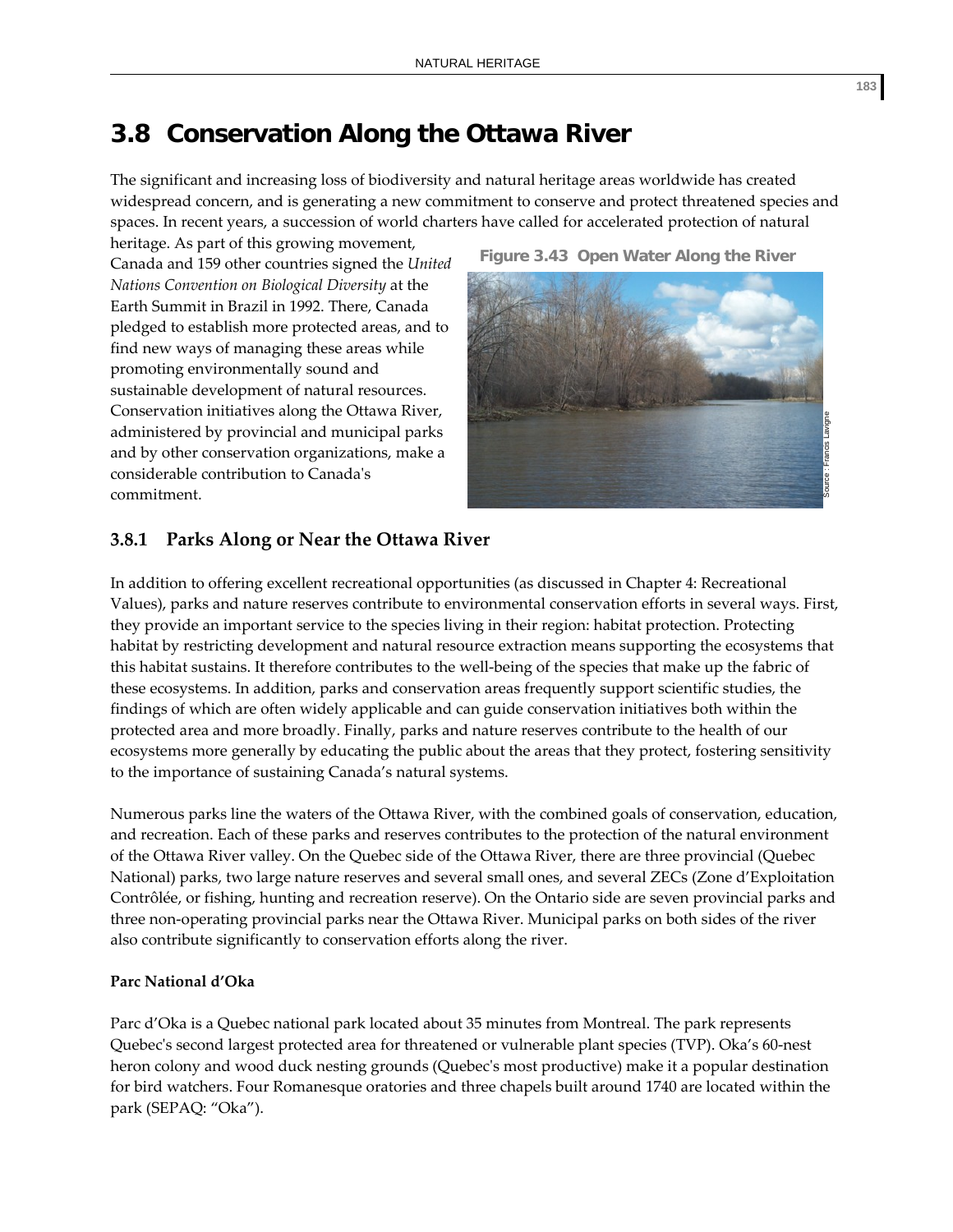#### **Parc National de Plaisance**

The Parc National de Plaisance, located east of Papineauville along the Ottawa River, is renowned for its biodiversity. Over 235 bird species, 30 varieties of fish, Quebecʹs second highest concentration of beaver colonies, and a large number of threatened and vulnerable land vertebrates call the park home. A rare population of more than 22 pairs of Least Bittern are also found here. The extensive wetlands that lie along the banks of the Ottawa are important habitat for migratory waterfowl (SEPAQ: "Plaisance").

### **Parc National d'Aiguebelle**

With its 268 square kilometres located in the Abitibi-Témiscamingue region northeast of Rouyn-Noranda, this park features unique geological formations, and houses a great deal of northern wildlife, including hundreds of beaver dams on its many lakes (SEPAQ: "Aiguebelle").

#### **Voyageur Provincial Park**

Voyageur Provincial Park on the shores of the Ottawa River represents land that was expropriated as a result of the flooding following the construction of the Carillon Dam in 1959. As a result, the parklands demonstrate a process of ecological succession as old fields develop into young forests and waterfront areas into marshlands. The changing landscapes provide important habitat for a wide range of plant and animal species. The varied landscape of beaver ponds, fern swamps, and hills of mixed forest provides habitat for Deer, Woodchucks, Muskrats and Beaver. Bird species include Bobolinks,





Meadowlarks, Goldfinches, Robins, and Warblers. In the spring and fall, the bays are filled with migrating ducks and Canada Geese. Terns, Gulls, Sandpipers, Herons, Kingfishers and Osprey live along the shore. The park is also home to the Midland Painted Turtle and the Snapping Turtle (ORHDC: "Landmarks – Voyageur").

# **Fitzroy Provincial Park**

Fitzroy Provincial Park upstream of Ottawa protects a locally significant example of southern mixed forest region. A stand of 300‐ year‐old Bur Oak by the Carp River as well as towering, 100‐year‐old White Pine serve as a reminder of what originally drew the lumbermen into the Ottawa Valley. The forest provides habitat for migratory birds as well as various other plant and animal species, including Killdeer, Goldfinches, Flickers and White‐tailed Deer (Ontario Parks: "Fitzroy").



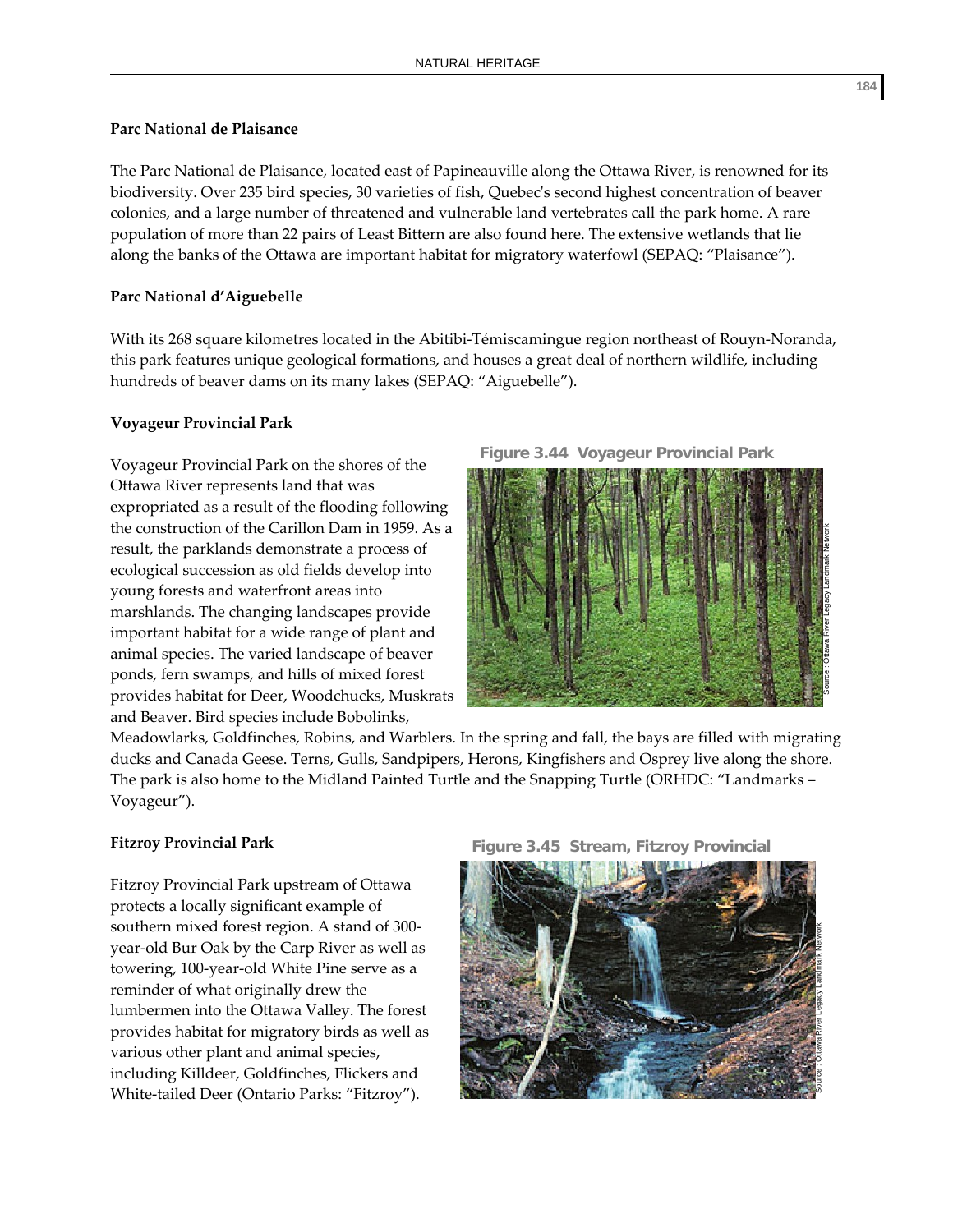# **Algonquin Provincial Park**

Algonquin Park's 7,725 square kilometres of forests, lakes and rivers, was established in 1893 as a wildlife sanctuary by members of the lumber industry who realized that unmanaged logging and the spread of agriculture threatened the sustainability of the forest. Today, the park plays an important ecological role by preserving a high level of biodiversity and protecting the headwaters of various streams. The park is particularly famous for its Wolves, which are heard but rarely seen, but is also home to significant populations of Moose, White-tailed Deer and Bear. More than 260 bird species have been recorded in the Park. Many southern and overseas birders make special trips to Algonquin just to see northern specialties such as the Gray Jay and the Spruce Grouse, not to mention the rich variety of Warblers or Algonquin's most famous bird of all: the Common Loon, found nesting on most of the park's lakes.

# **Ottawa River Provincial Park**

The Ottawa River Provincial Park is a non-operating Ontario waterway park protecting 125 hectares of shoreline between Mattawa and the Chenaux dam on the Ontario side.

# **Samuel de Champlain Provincial Park**

Samuel de Champlain Provincial Park is a 2,550‐hectare natural environment park along an eastern section of the Mattawa River, one of the Ottawa's main tributaries. The park contains a variety of wildlife typical of the area, including Moose, Wolves, Bear and White-tailed Deer, as well as more than 200 species of birds and waterfowl such as Loons, Common Mergansers, Black Ducks and Wood Ducks. Natural heritage and ecological education programs are available.

# **Westmeath Provincial Park**

Westmeath Provincial Park is a non‐operating Ontario natural park located east of Pembroke on Lower Allumette Lake. Its 610 hectares of land are situated on a former channel of the Ottawa River, mainly consisting of an active sandspit that encloses Bellows Bay. This habitat is significant for migrating birds, waterfowl, shorebirds, and turtles (Ontario Parks: "Westmeath").

# **Bonnechere Provincial Park**

Bonnechere Provincial Park covers 162 hectares of forest and wetland. Located about 45 kilometres west of Pembroke, the park takes its name from the Bonnechere River, an important tributary to the Ottawa. The Bonnechere meanders around several tiny oxbow lakes before reaching Round Lake. Other natural features include a beaver pond and a marsh (Friends of Bonnechere Rivers: "Bonnechere Provincial Park").

# **Bonnechere River Provincial Park**

Bonnechere River Provincial Park is a non‐operating but accessible 1198 hectare, or 23 kilometre, waterway. It encompasses a scenic stretch of the Bonnechere River, historically called the "Little Bonnechere" that connects Bonnechere Provincial Park, on the shores of Renfrew County's Round Lake, with Algonquin Park to the north. Stands of trees, wetlands, and sandy shorelines provide important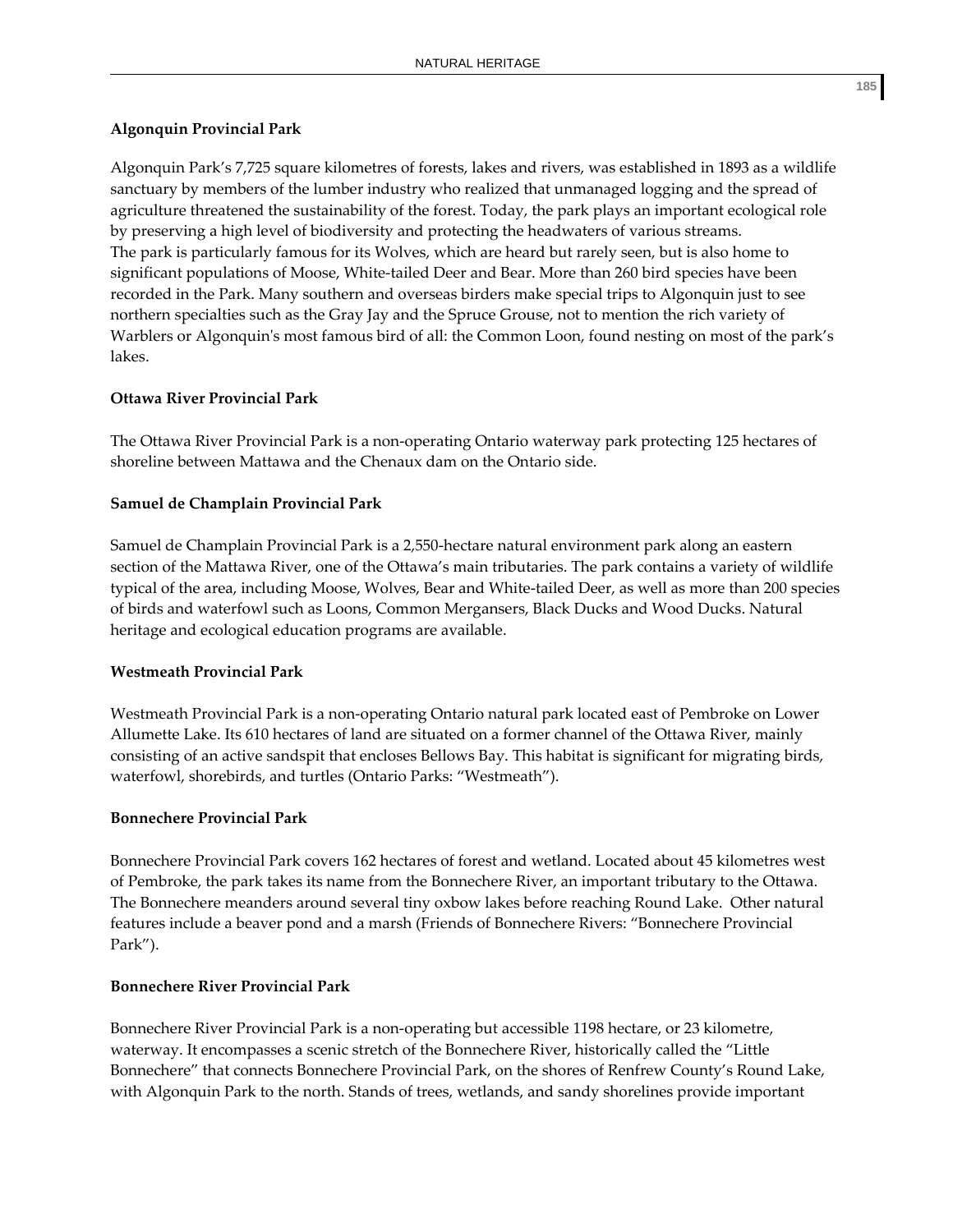habitat for a wide variety of natural resources. The waterway also acts as a corridor for southern plant species such as the Cardinal Flower in the northern portion of its range, and the White Oak (Ontario Parks: "Bonnechere River Provincial Park").

#### **Driftwood Provincial Park**

The construction of the Des Joachims hydroelectric dam in 1950 created a sheltered bay on the Ottawa River, later designated an Ontario Provincial Park. More than 200 species of birds have been identified in this riverside park. The southern section of the park was ravaged by a forest fire in 1975, allowing visitors to observe the fascinating process of forest succession. At present, Aspen, Poplar, Jack Pine, and Blueberry bushes are thriving in the ashy soil.

#### **Kap Kig Iwan Provincial Park**

Kap‐Kig‐Iwan Provincial Park is located northwest of Lake Temiskaming near Englehart. The park includes 325 hectares of land and features the Englehart River Valley, providing an excellent opportunity for observing flora, fauna and geological features. The park sits on the northern edge of the Little Clay Belt, one of the richest farming areas in northern Ontario. Although the park is in the boreal forest, its Aspen, Birch and Red and White Pine grow alongside White Elm and Black Ash, species of trees more usually found in the Great Lakes‐Saint Lawrence lowlands (Town of Englehart: "Kap‐Kig‐Iwan").

# **3.8.2 Nature Reserves Along or Near the Ottawa River**

#### **Réserve Faunique La Vérendrye**

The 13, 615 square kilometres protected by the La Vérendrye Faunic Reserve are managed by the Société des établissements de plein air du Québec (SEPAQ). La Vérendrye is SEPAQ's second largest natural territory. Located at the large reservoirs found on the Upper Ottawa River (including Dozois and Cabonga), the reserve offers an extensive lake and river system (SEPAQ: "La Vérandrye" and Québec Vacances: "La Vérandrye").

#### **Parc de la Gatineau**

Gatineau Park extends over 50 kilometres to the northwest of the Ottawa/Hull urban area, between the Ottawa and Gatineau rivers, and covers an area of 36,131 hectares. The park is managed by the National Capital Commission (NCC). An important nature reserve, the park is 80% blanketed in forest, including five species of endangered trees: White Oak, Eastern Red Cedar, Black Maple, Common Hackberry and Rock Elm. Altogether, the park is also home to 121 endangered plant species, the largest concentration of rare species in the province of Quebec. In addition, 54 species of mammals live in the park, 14 of which are designated as endangered species in Quebec and/or Canada. Two of the parkʹs potentially endangered mammals are the Wolverine and the Silver‐haired Bat. The park's 237 bird species, including the Pileated Woodpecker and Common Loon, draw birdwatchers to the park.

Twelve species of reptiles, three of which are rare in Quebec (the Northern Water Snake, the Wood Turtle and Blandingʹs Turtle), may be found in the Park. There are 17 species of amphibians, three of which are rare in Quebec: the Western Chorus Frog, the Pickerel Frog and the Four-toed Salamander. Many resident bird species are considered endangered in Quebec and/or Canada, including the Golden Eagle and the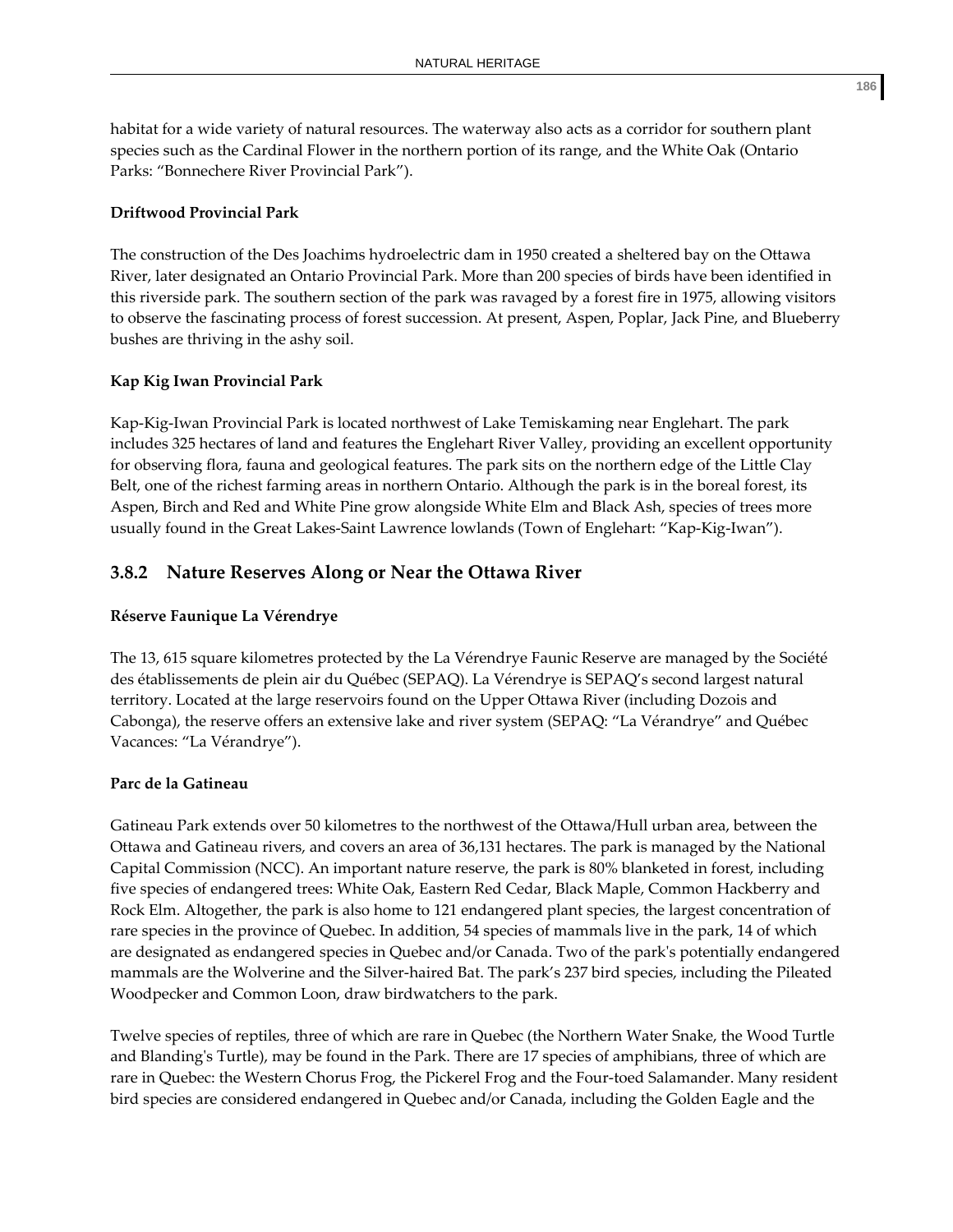Redheaded Woodpecker. One of the park's molluscs, the Gatineau Tadpole Snail (*Physella parkeri latchfordi*), is very rare and considered to be on the verge of extinction. A rare butterfly, the Juniper Hairstreak (*Mitoura gryneus*), may also be observed in places within the park with Eastern Red Cedars (NCC: "Gatineau Park").

# **3.8.3 ZECs Along the Ottawa River**

.

There are several ZECs (Zones dʹExploitation Contrôlée) along the Ottawa River. The ZEC system was established by the Quebec government in 1978 to replace privately‐owned hunting clubs. ZECs are managed by non‐profit organizations in order to conserve the territory's fauna, ensure accessibility of the territory and of the recreational uses of its fauna, and to ensure the participation of territory's users in the ZEC's management. These areas are popular for hunting and fishing as well as for nature appreciation, hiking, camping, and other recreational activities. Unlike most national and provincial parks, forestry is also commonly practiced within ZECs.

**Capitachouane** ‐ The Capitachouane ZEC located around Saint‐André‐Avellin, near the Ottawa River's headwaters, covers an area 858 square kilometres and contains 88 lakes and 10 rivers (Hydro Québec: Bassin supérieur 5‐2).

**Kipawa** ‐ The Kipawa ZEC, located around Ville‐Marie, covers an area of 2,500 square kilometres and includes 750 lakes and 17 rivers. In addition to the fauna and flora typical of the region, this ZEC also contains some natural features of particular interest, such as the Chute au Lac Pants waterfall, Lake Pommeroy, which displays some interesting geological formations), and several sandy beaches (Hydro Québec: Bassin supérieur 5‐2).

**Festubert** ‐ ZEC Festubert, located around Blainville, covers 1,427 square kilometres and contains 148 lakes and 4 rivers (Hydro Québec: Bassin supérieur 5‐2).

**St‐Patrice, Rapides‐des‐Joachims, Dumoine, and Magnasipi** – These four ZECs span the provincially‐ owned land on the Quebec side of the Ottawa River from Petawawa to beyond Mattawa. They include about 150 kilometres of undeveloped shoreline essential to the viability of many animal populations.

# **3.8.4 Other Conservation Areas Along or Near the Ottawa River**

Along the Ottawa River, there are a remarkable number of conservation initiatives, bearing testament to the river's unique and varied natural systems and to the commitment of local citizens to the health of their natural environment. To list each of these initiatives would outside the scope of this study. Conservation projects such as those taking place at McLaurin Bay, Mer Bleue, Alfred Bog, Petrie Island, and Atocas Bay, described earlier, are excellent examples of successful smaller-scale conservation projects along the Ottawa River. A few additional initiatives, of varying scale, are highlighted below.

# **National Capital Greenbelt**

The National Capital Greenbelt is a 20,350‐hectare band of open lands and forests surrounding the nationʹs capital on the Ontario side of the Ottawa River. It was first proposed in 1950 by French planner Jacques Gréber as part of an overall plan to beautify the National Capital. The Greenbelt was also intended to protect the rural land bordering the Capital from urban sprawl. The Greenbelt has expanded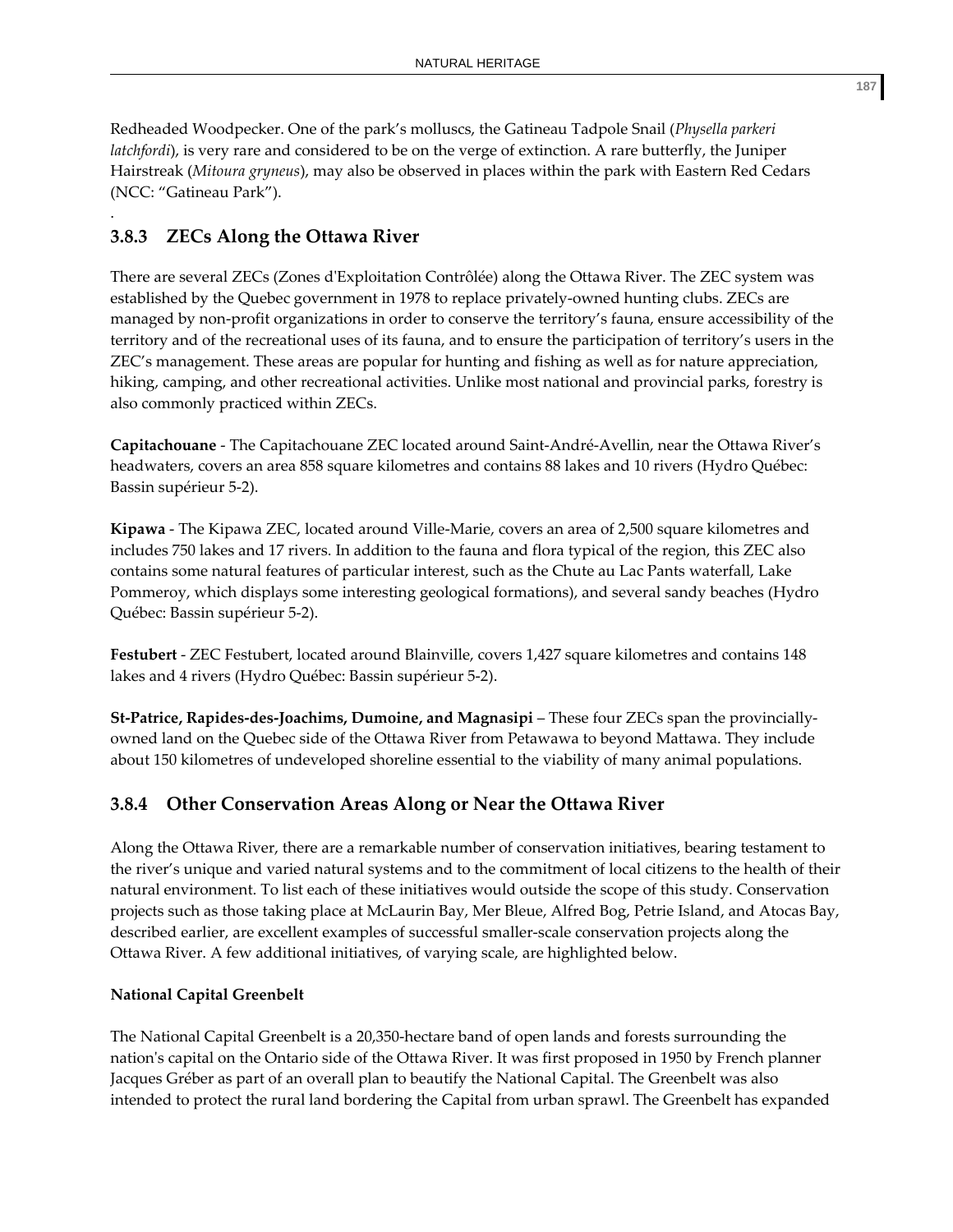over the years to encircle the Capital from Shirley's Bay on the west to Greenʹs Creek on the east. Most of the total area, or 14,950 hectares, is owned and managed by the National Capital Commission. The rest is held by other federal departments or privately.

The Greenbelt provides residents and visitors with an accessible rural environment rich in natural and historic resources. It offers a range of experiences from rolling farmlands to peaceful forests and wetlands. Each of these supports an array of plant and animal life. The Greenbelt includes the Mer Bleue Conservation Area and Stony Swamp Conservation Area, two wetland communities described earlier, as well as several other natural areas of interest, such as Greenʹs Creek Valley, which cuts through clay and post‐glacial fossils from the ancient Champlain Sea, and offers striking natural lookouts (NCC: "Greenbelt").

#### **Petawawa Terrace**

Petawawa Terrace, owned by the Province of Ontario and until recently housing a fish hatchery, has been proposed as a provincial nature reserve to protect the area's unique natural features, both ecological and geological. Situated in the heart of the Town of Petawawa, the Terrace is a 150‐metre high bluff supporting a forest of middle‐aged Jack Pine, Red and White Pine, Oak, and various deciduous trees. Several freshwater streams rush from the Terrace to the flats below, which are covered by fields, treed swamp and natural shoreline of the Ottawa River. Wildflowers hide in shadows and over 60 bird species nest on the land. Petawawa Terrace is an area protected for its forest, plant and wildlife communities, as well as to provide opportunities for public enjoyment, research, and education (Destination Ontario: "Petawawa Terrace").

#### **Gillies Grove**

Along the Ottawa River's shore, near Arnprior, lies one of Canada's treasured vestiges of old growth forest: Gillies Grove. The grove features a diversity of forest habitats including old growth hardwood

**Figure 3.46 Gillies Grove** 



forest, old growth white pine forest, and mature hemlock forest. For more information about the ecological significance of the site, please refer to Chapter 3.7.5: Forest Ecosystems.

Ironically, this old growth grove has survived because it belonged to the Gillies family, who, immigrating from Scotland in 1820, soon presided over one of the largest logging operations of the Ottawa River Valley. In 1990, when it appeared that the forest would be destroyed by a housing development, conservationists began campaigning for its ensured protection. As a result of collaborative efforts between non-profits, individuals, and corporations, the site was purchased in 2002 by the Nature Conservancy of Canada and placed under the stewardship of the Ottawa Valley Land Preservation Society. This society is committed to the preservation of the old‐growth forest.

Visitors are invited to follow the Gillies Trail, part of Arnprior's municipal Millenium recreational trail system, as it winds through the 23 hectare site along a natural section of the Ottawa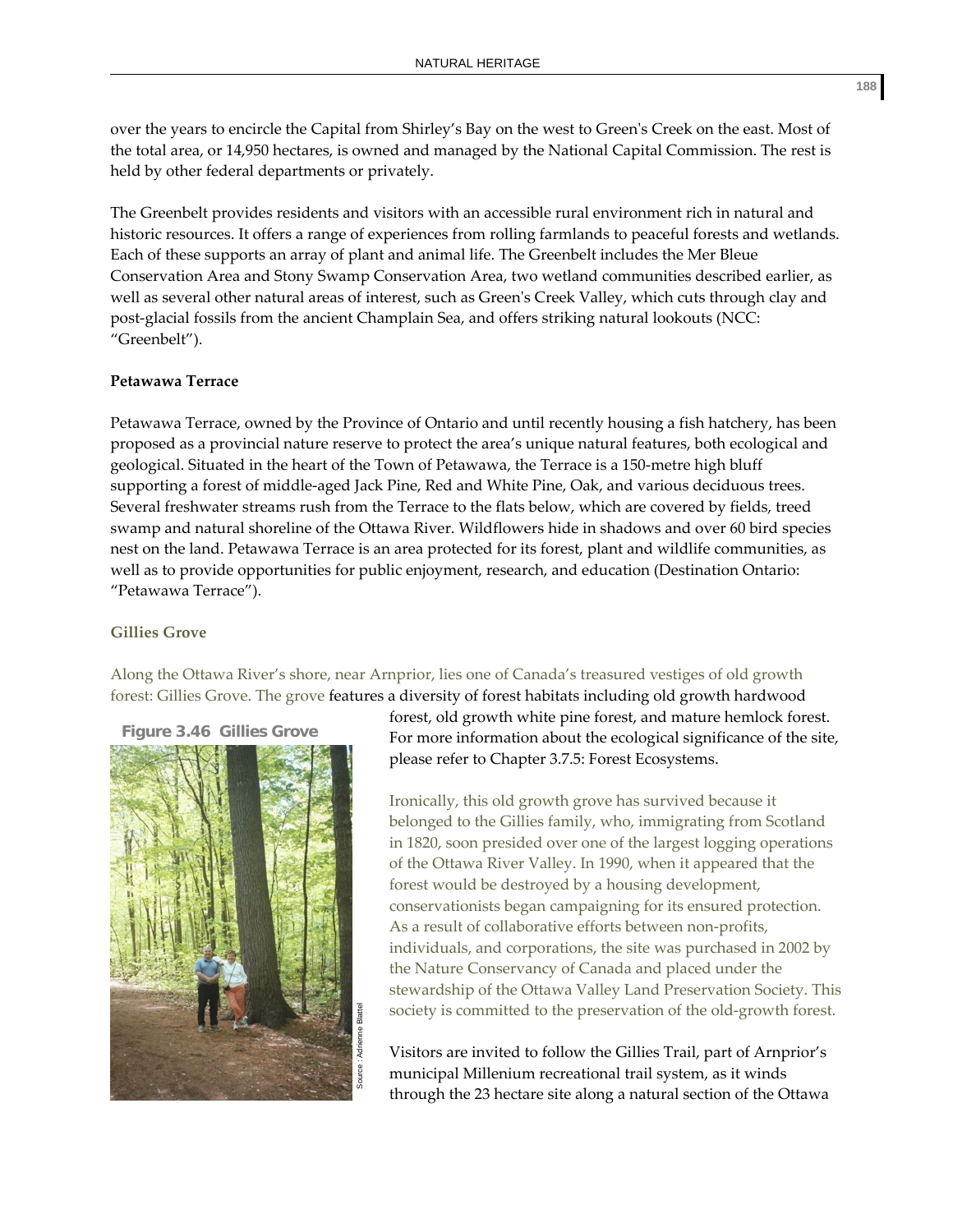River. The grove is a throwback to the days before the lumber‐baron era of the Ottawa Valley, enabling visitors to admire the rich plant and animal diversity, to imagine the "endless hills of pine" described in the journals of the earliest Ottawa Valley settlers, and to reflect upon the impact of forest exploitation.

# **Omega Park**

Omega Park is quite unlike the other parks described in this report. Its function is more like that of a zoo than of a conservation area. Located near Montebello, Quebec, the park is a 607‐hectare enclosure containing walking trails and a 10 kilometre driving route through the varied landscape. Its purpose is to offer the public an opportunity to view a range of fauna in a re‐creation of their natural environments. Some of the animals in the park are native to the region, but many are introduced. The species featured include the Red Deer, Corsican Moufflon, Wapiti, Alpine Ibex, White Tail Deer, Bison, Wild Boar, Beaver, Black Bear, Raccoon, Moose, and Wolf (Parc Oméga). The Omega Park is included here in virtue of the unique educational opportunities that it offers.

# **Four Seasons Forest Sanctuary**

This forest sanctuary contains 400 hectares of predominantly mature forest, a secluded bay and a wetland along the Ottawa River. It was purchased in 1995 from Atomic Energy of Canada Limited, who had protected the area for half a century. Now owned jointly by the Town of Deep River, the Four Seasons Conservancy organization and private individuals, it contains many walking and skiing trails, and is used for educational purposes.

# **3.8.5 Organizations with a Conservation Mandate**

Just as there are many conservation initiatives along the Ottawa River, so too are there several organizations with a mandate to protect the health of its natural systems and environment. The following section highlights just some of the many organizations working towards the goal of environmental conservation along the Ottawa River.

# **The Ottawa Riverkeeper**

The Ottawa Riverkeeper is a citizen-based, non-profit organization dedicated to the ecological welfare of the Ottawa River. The Ottawa Riverkeeper aims to achieve a healthy, ecologically sustainable Ottawa River, available for the enjoyment and benefit of its Ontario and Quebec communities. It seeks to do so by working independently as well as with individuals, businesses, community groups, and all levels of government on both sides of the river.

The Ottawa Riverkeeper facilitates the maintenance and enhancement of the ecological integrity of the Ottawa River through the following activities:

- monitoring water quality
- conducting original research
- identifying breaches of the law and reporting them to the appropriate authorities
- developing and maintaining an expert understanding of the riverʹs ecological values, processes and special features, and the protective framework offered by various federal, provincial and municipal jurisdictions
- creating additional methods to sustain and enhance the ecological health of the river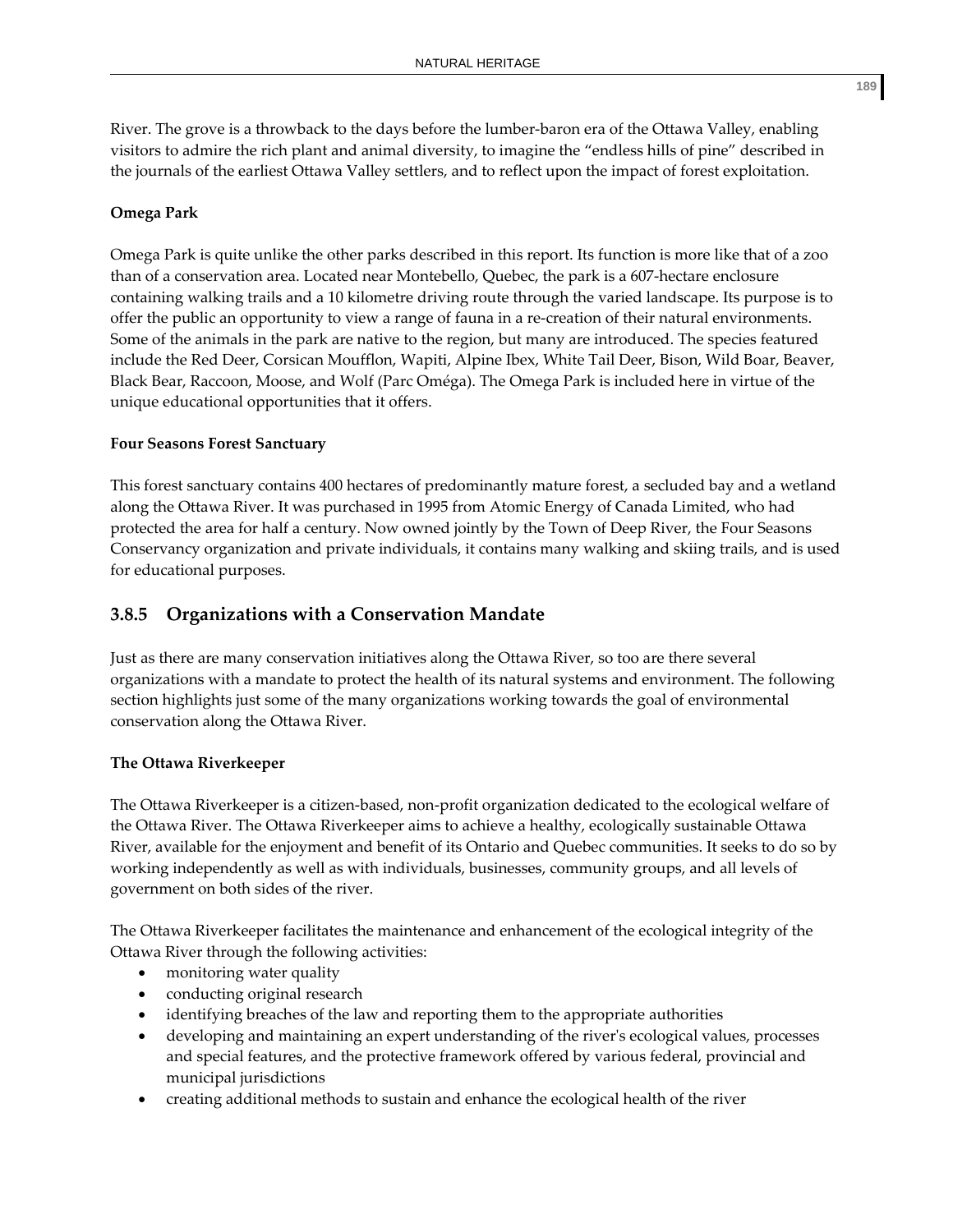developing educational programs and projects in order to increase the public's understanding of the Ottawa River, so that they are able to become stewards of the river, and carry out habitat restoration projects along the Ottawa River

# Web site: www.ottawariverkeeper.ca

**CREDDO** (Conseil régional de lʹenvironnement et du développement durable de lʹOutaouais/Regional Council for the Environment and Sustainable Development of the Outaouais Region)

**Figure 3.47 Wetland - Outaouais Region**



CREDDO is one of sixteen regional environmental councils in Quebec. CREDDO's members include various groups, companies, individuals, and local government bodies with an interest in the conservation of the Outaouais region's natural environment and in the region's sustainable development.

CREDDO's objectives are to:

- Promote well‐planned development in the Outaouais region so that future generations will be able to benefit from a quality of life and an environment comparable with what we experience today.
- Develop a regional vision regarding the Outaouais environment by promoting dialogue between the region's decision‐makers.
- Encourage people to work together to address important environmental issues, such as issues related to particular ecosystems, riverbank development, and educational programming, in order to increase people's awareness of environmental issues in the region.
- Contribute to the well‐being of people in the Outaouais region.

# Web site: www.creddo.ca

# **Ottawa River Institute (ORI)**

The Ottawa River Institute (ORI) is a federally‐incorporated non‐profit organization based in Pembroke dedicated to fostering sustainable communities in the Ottawa River watershed. Specifically, its objectives are:

- To organize or to participate in environmental projects designed to: preserve and protect flora and fauna of the Ottawa River watershed; preserve, protect and restore rivers in the Ottawa River watershed; improve urban environments in the Ottawa River watershed.
- To educate and increase the public's understanding of the environment in the Ottawa River watershed and its importance by offering courses, seminars, conferences and meetings, and by collecting and disseminating information on that topic.
- To develop and provide programs promoting the protection and preservation of the environment in the Ottawa River watershed.
- To conduct research relating to the environment in the Ottawa River watershed and to disseminate the results of such research.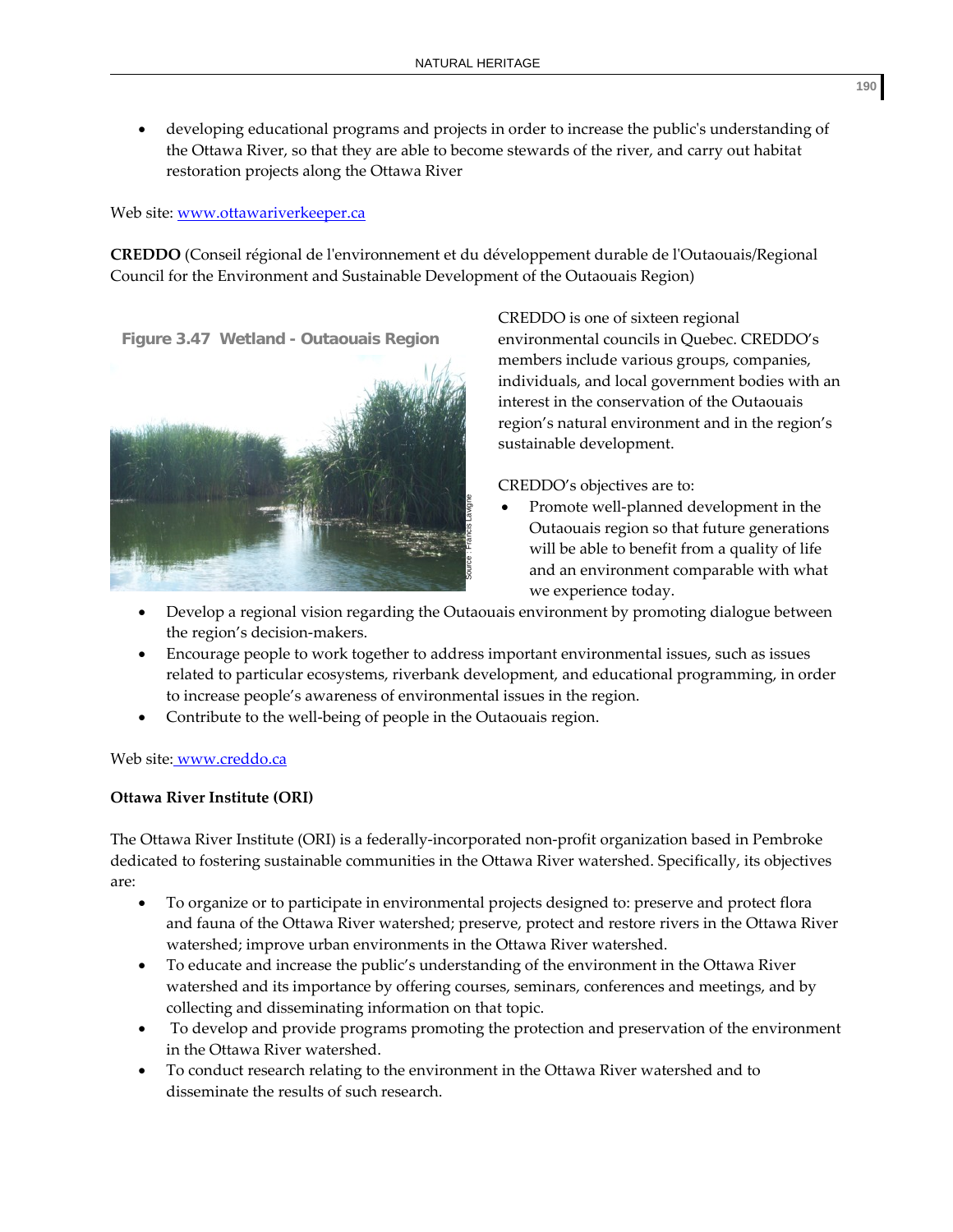• To do all such other things as are incidental or conducive to the attainment of the above objects.

Web site: www.ottawariverinstitute.ca

# **The National Capital Commission (NCC)**

The National Capital Commission (NCC) is a Crown corporation that was created by Parliament in 1959 with a mandate to "develop Canada's Capital Region as a source of pride and unity for Canadians." The National Capital Region is much more than simply the Parliament buildings: it encompasses about 4,715 square kilometres of land in and around Canada's Capital.

Since 1903, when the first general plan for this area was drafted, there has been a sense that if Canadaʹs Capital is to represent Canada and be meaningful to Canadians, then it should be a "green Capital." Certainly, the landscape around Ottawa and Gatineau has extraordinary natural potential, with ancient rocks of the Canadian Shield bordering the region to the north, a rich river valley extending to the south, and, of course, with the Ottawa River itself flowing through the heart of the Capital Region.

The NCC is not only responsible for the Gatineau Park and the National Capital Greenbelt, but also for urban lands and green spaces. The many urban parks and green spaces that exist in the Capital Region today are a result of careful planning, and reflect the NCC's vision to develop a system of linked parks, with small urban parks, larger suburban parks, and very large conservation areas in the outskirts. The green spaces of the Capital Region are linked by some 170 kilometres of recreational pathway, designed for walking, cycling and in‐line skating.

# Web site: http://www.canadascapital.gc.ca

# **Club des ornithologues de l'Outaouais**

The Club des ornithologues de l'Outaouais (Outaouais Ornithologists' Society) is a non‐profit organization that has been working since 1978 to further develop knowledge about the birds of the Outaouais region. It has compiled a list of the bird species most commonly seen in the Outaouais region.

The organization regularly engages in conservation initiatives. For example, in the summer of 2004, the club collaborated with the Canadian Wildlife Service (Quebec region), McGill University's bird research and conservation centre and the Nature Conservancy of Canada to re-introduce the endangered Eastern Loggerhead Shrike in Pontiac County along the Ottawa River.

# Web site: http://coo.ncf.ca

# **Ducks Unlimited Canada**

Ducks Unlimited Canada (DUC) is a non‐profit organization working to achieve "a mosaic of natural, restored and managed landscapes capable of perpetually sustaining populations of waterfowl and other wildlife in Canada." DUC's conservation efforts take many forms, including research on-the-ground as well as policy-level work aimed at changing policy in favour of wetland and habitat conservation. Ducks Unlimited Canada also delivers wetland and environmental education programs to teach Canadians about wetlands and the importance of their conservation.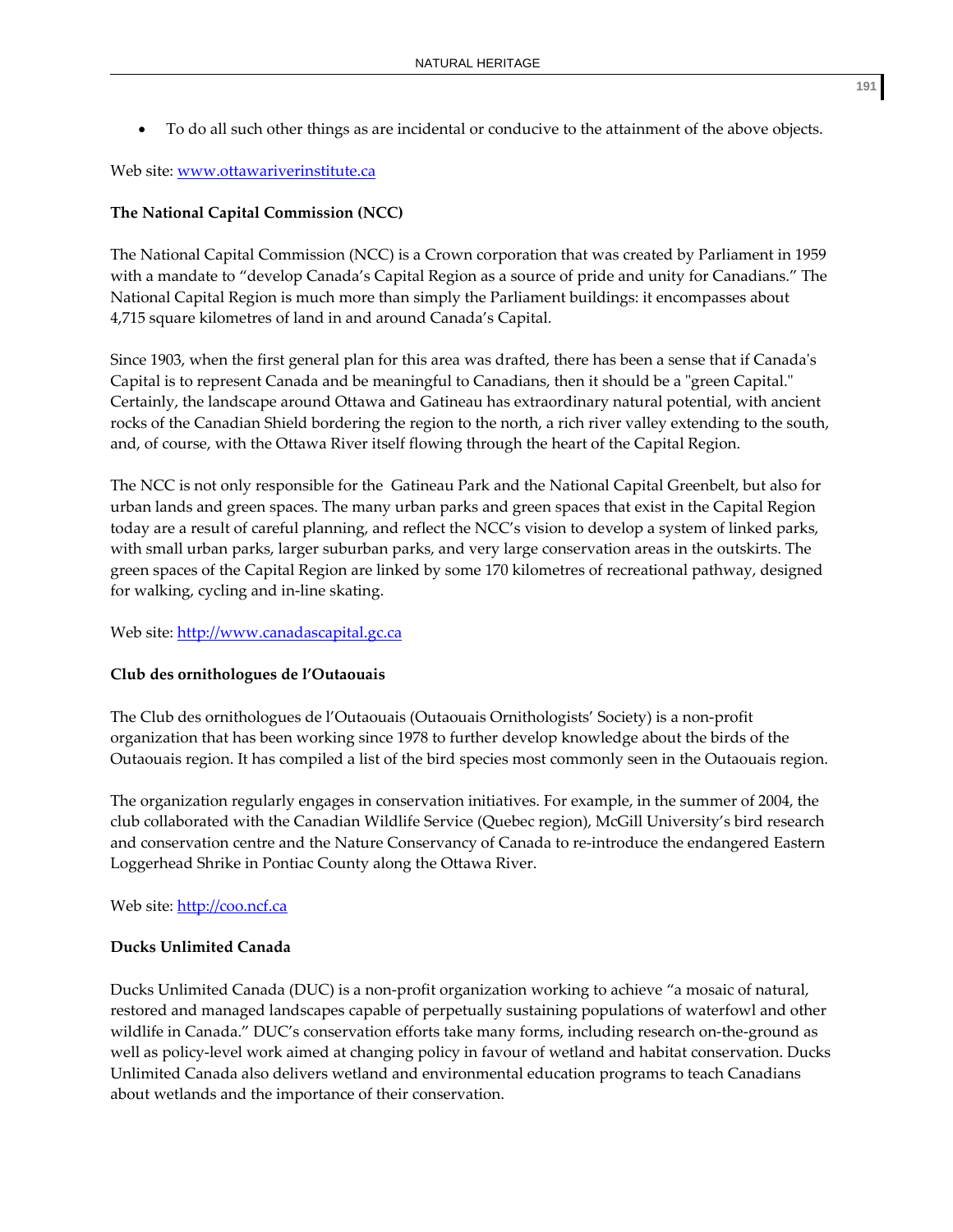**Figure 3.48 Common Mallard** 



In 1973, DUC undertook the protection of its first site in Quebec: a wetland near Thurso along the Ottawa River. DUC invested over three million dollars into the protection and the restoration of 2,500 hectares of wetlands and adjacent areas along the Ottawa, between Plaisance and Gatineau. The organisation has also worked to promote public education and engagement, as well as ecological responsibility among farmers in the region.

More recently, DUC has completed a three‐year program to conserve habitat threatened by development along the Ottawa River. DUC

worked hand‐in‐hand with Quebec Wildlife and Parks, as well as with landowners, to conserve 149 hectares of habitat east of Ottawa. The main focus areas for this conservation action plan were wetland restoration, planning farm management to conserve upland habitats, and habitat purchases. Today, the area is used by hunters, birdwatchers and thousands of migratory waterfowl.

#### Web site: www.ducks.ca

#### **Ontario Stewardship Councils**

Ontario Stewardship is an initiative of the Ontario Ministry of Natural Resources. Individual Stewardship Councils (defined usually by counties) provide a local and community‐oriented means of linking landowners with funding, information, and expertise to ensure that good management practices flourish.

Both the county of Prescott‐Russell and the city of Ottawa have Stewardship Councils. The county of Lanark, within the Ottawa River Watershed, also has a Stewardship Council. These councils are engaged in a wide range of initiatives, including tree‐planting, water quality monitoring, various education and outreach programs, and creek restoration projects.

#### Web site: www.ontariostewardship.org.

#### **Comités de Bassins Versants**

In 2002, the Quebec Ministry of Sustainable Development, Environment, and Parks developed the Quebec Water Policy regarding the protection and proper management of water in the province. As part of this policy, the province implemented a mechanism for citizen-based integrated watershed management (DDEPQ: "Politique de l'eau").

Through this mechanism, community members representing a range of interests become stewards of their local watershed by forming a Watershed Council. These organizations take a watershed‐based management approach. That is, they take into account everything that occurs within a watershed, including both naturally occurring activities and human activities. In this regard, soil, vegetation, animals